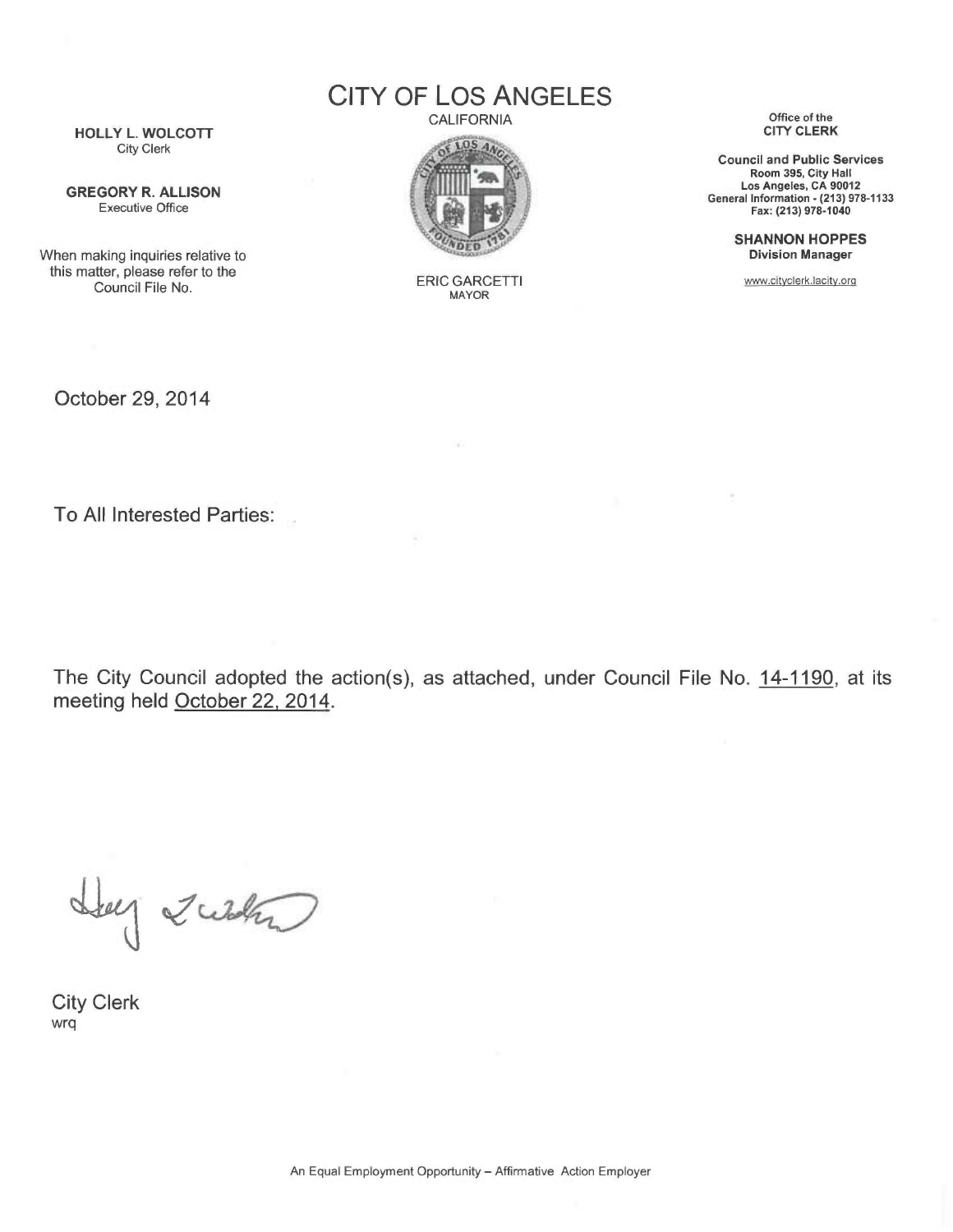| City Clerk's Time Stamp<br>Mayor's Time Stamp<br>CITY CLEAKS OF ACE<br>2014 OCT 24 PM 12:00<br>2014 OCT 24 AM 11:57<br>CITY OF LOS ANGELES<br><b>CITY CLERK</b><br>BY<br>SUBJECT TO THE CONCURRENCE OF THE MAYOR<br><b>COUNCIL DISTRICT</b><br>COUNCIL FILE NO. 14-1190<br>COUNCIL APPROVAL DATE ____ October 22, 2014<br>RE:<br>LABOR RELATIONS LAWS AND IMPLEMENTATION OF A UNION CONTRACT IN REGARDS TO<br><b>GERAWAN FARMING</b><br>NOV 0 3 2014<br>LAST DAY FOR MAYOR TO ACT<br>[10 Day Charter requirement as per Charter Section 231(h)]<br>DO NOT WRITE BELOW THIS LINE - FOR MAYOR USE ONLY<br>*DISAPPROVED<br><b>APPROVED</b><br>*Transmit objections in writing<br>pursuant to Charter Section 231 (h)<br>DATE OF MAYOR APPROVAL OR DISAPPROVAL<br>10/28<br><b>D</b><br>2014007128<br><b>SITY CLERK</b><br><b>MAYOR</b><br><b>PM til be</b><br><b>DEPITY</b><br>wrq |  |
|--------------------------------------------------------------------------------------------------------------------------------------------------------------------------------------------------------------------------------------------------------------------------------------------------------------------------------------------------------------------------------------------------------------------------------------------------------------------------------------------------------------------------------------------------------------------------------------------------------------------------------------------------------------------------------------------------------------------------------------------------------------------------------------------------------------------------------------------------------------------------------|--|
|                                                                                                                                                                                                                                                                                                                                                                                                                                                                                                                                                                                                                                                                                                                                                                                                                                                                                |  |
|                                                                                                                                                                                                                                                                                                                                                                                                                                                                                                                                                                                                                                                                                                                                                                                                                                                                                |  |
|                                                                                                                                                                                                                                                                                                                                                                                                                                                                                                                                                                                                                                                                                                                                                                                                                                                                                |  |
|                                                                                                                                                                                                                                                                                                                                                                                                                                                                                                                                                                                                                                                                                                                                                                                                                                                                                |  |
|                                                                                                                                                                                                                                                                                                                                                                                                                                                                                                                                                                                                                                                                                                                                                                                                                                                                                |  |
|                                                                                                                                                                                                                                                                                                                                                                                                                                                                                                                                                                                                                                                                                                                                                                                                                                                                                |  |
|                                                                                                                                                                                                                                                                                                                                                                                                                                                                                                                                                                                                                                                                                                                                                                                                                                                                                |  |
|                                                                                                                                                                                                                                                                                                                                                                                                                                                                                                                                                                                                                                                                                                                                                                                                                                                                                |  |
|                                                                                                                                                                                                                                                                                                                                                                                                                                                                                                                                                                                                                                                                                                                                                                                                                                                                                |  |
|                                                                                                                                                                                                                                                                                                                                                                                                                                                                                                                                                                                                                                                                                                                                                                                                                                                                                |  |
|                                                                                                                                                                                                                                                                                                                                                                                                                                                                                                                                                                                                                                                                                                                                                                                                                                                                                |  |
|                                                                                                                                                                                                                                                                                                                                                                                                                                                                                                                                                                                                                                                                                                                                                                                                                                                                                |  |
|                                                                                                                                                                                                                                                                                                                                                                                                                                                                                                                                                                                                                                                                                                                                                                                                                                                                                |  |
|                                                                                                                                                                                                                                                                                                                                                                                                                                                                                                                                                                                                                                                                                                                                                                                                                                                                                |  |
|                                                                                                                                                                                                                                                                                                                                                                                                                                                                                                                                                                                                                                                                                                                                                                                                                                                                                |  |
|                                                                                                                                                                                                                                                                                                                                                                                                                                                                                                                                                                                                                                                                                                                                                                                                                                                                                |  |
|                                                                                                                                                                                                                                                                                                                                                                                                                                                                                                                                                                                                                                                                                                                                                                                                                                                                                |  |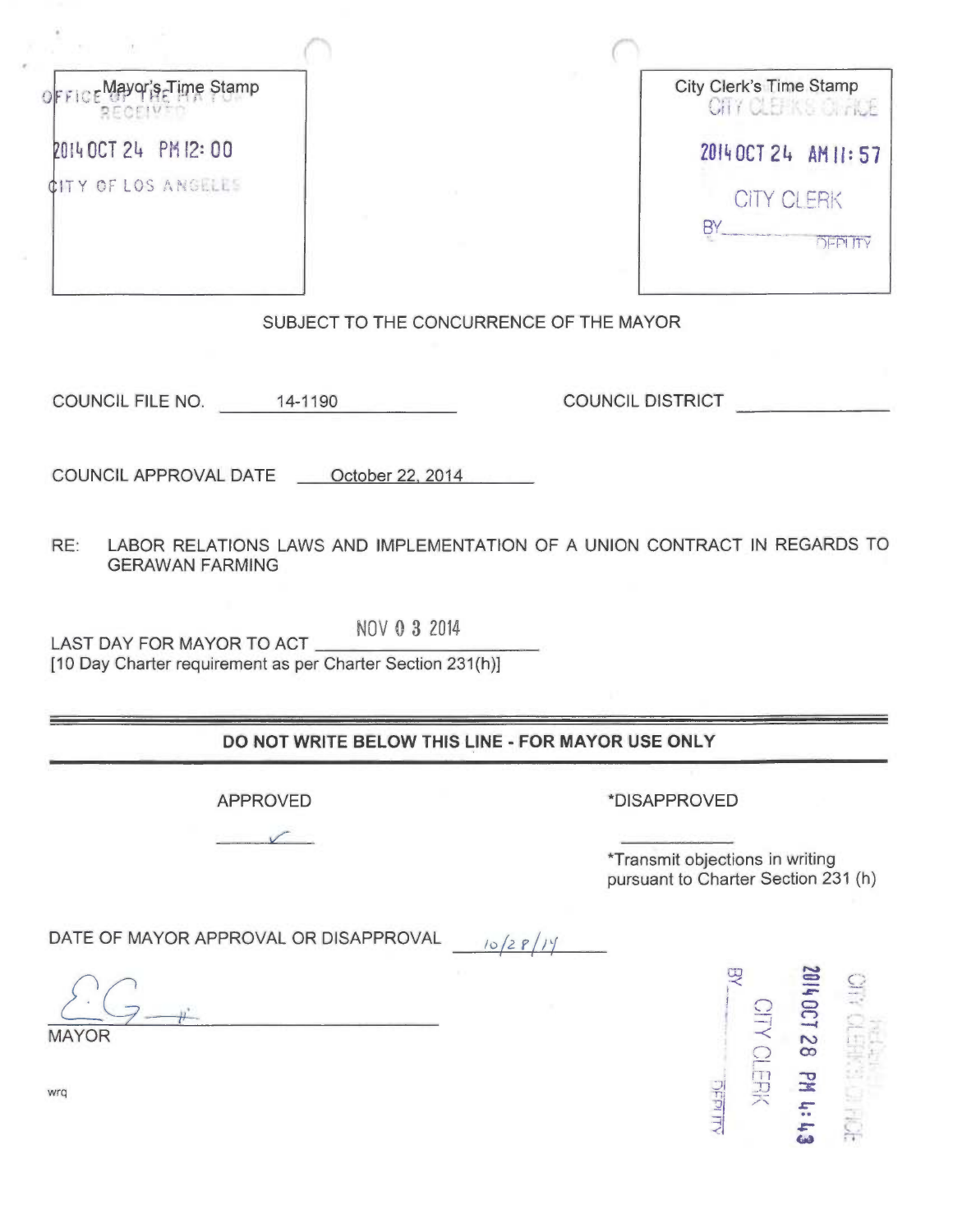16 14-1190

## r RESOLUTION RULES, ELEUTIONS & INTERGOVERNMENTAL RE

WHEREAS, egregious violations of California labor laws by Gerawan Farming, one of the nation's largest grape and tree fruit producers with 5,000 employees that sells through its Prima label, symbolizes the agricultural industry's defiance of the farm workers' rights to organize and negotiate union contracts despite California's 1975 Agricultural Labor Relations Act guaranteeing those rights; and

WHEREAS, since Gerawan farm workers voted for the United Farm Workers of America in a state-conducted secret-ballot election in 1990, in the last major organizing drive under Cesar Chavez's leadership, the Gerawans thwarted major worker efforts to negotiate a union contract since that time; and

WHEREAS, in 2013, Gerawan workers invoked a California law allowing neutral state-appointed mediators to decide union contracts when employers refuse to sign them, and in late 2013, the state Agricultural Labor Relations Board (ALRB) ordered that the three-year contract was to take immediate effect; and

WHEREAS, since workers requested the state mediator, the ALRB general counsel has filed four complaints tantamount to indictments—accusing the Gerawans of "illegally excluding some of its farm workers from the benefits of a [union contract]"; illegally "instigating and encouraging the gathering of signatures" on petitions to decertify the UFW; "unlawfully interrogating workers about their union activities" and "surveiling" workers; "failing to bargain in good faith with its employees' union"; "intimidating [employees] in the exercise of their right to participate in negotiations"; and failing to implement the state-issued union contract; and

WHEREAS, under contract terms set by the state mediator, not the UFW, between July of 2013 and July of 2014, most Gerawan workers would have earned approximately \$1,480 in additional money each, based on a 54-hour workweek, plus additional pay increases and benefits scheduled to take effect over the duration of the agreement; and

WHEREAS, the Gerawans' refusal to implement the union contract means its roughly 5,000 employees have not been paid many millions of dollars they are owed by the Gerawans from July 2013 to July 2014, and many millions of dollars more over the contract's duration; and

WHEREAS, the Gerawans' first attempt to decertify the UFW in September 2013 was dismissed by the ALRB regional director after a careful investigation exposed "a large number of forged signatures" and "significant unlawful assistance by the employer in the circulation of the petition," and a second petition was dismissed by the regional director who cited the outstanding recent complaints against the Gerawans for serious and repeated violations of the law so that "a free and uncoerced" election is "impossible".

NOW, THEREFORE BE IT RESOLVED, that the Los Angeles City Council calls upon the Gerawans to meets basic standards of conduct, including refraining from violating state or federal laws such as labor relations laws, anti-discrimination laws, and minimum wage and hour laws, and to immediately implement the union contract issued by the neutral mediator and the state of California.

PRESENTED BY:

?.e.,

LOS ANGELES CITY COUNCIL

 $\angle 4$  as  $_{0}^{0}$ 

PAUL KORETZ Councilman, 5<sup>th</sup> District

SECONDED BY